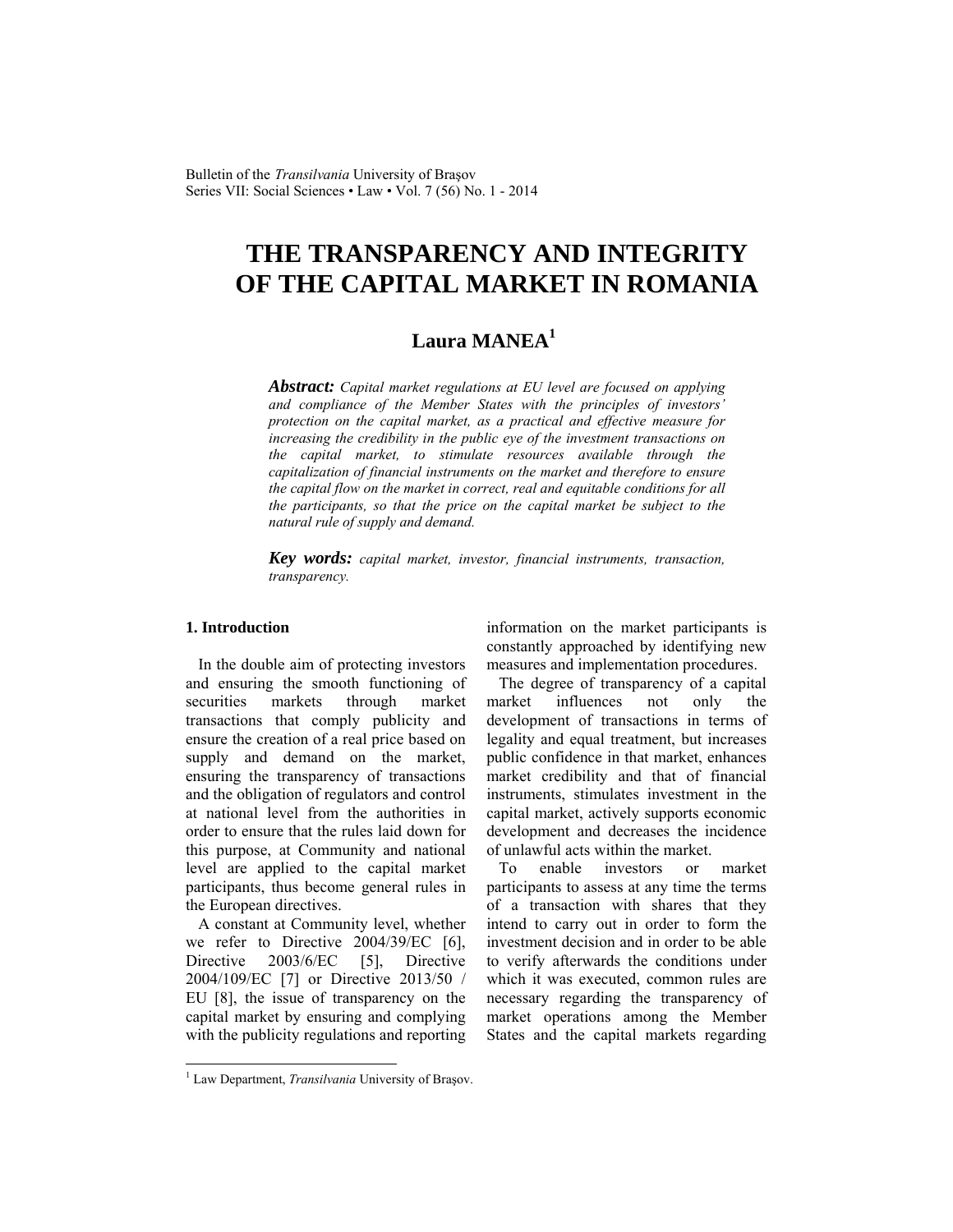the publication of details concerning the transactions with securities and the disclosure of details of current opportunities of transactions.

## **2. Transparency rules of the capital market in the Community.**

At community level, it has been held that it is necessary to establish harmonized regulations on market transparency and investor protection to ensure the real integration at European level, of the national markets of the financial instruments [7] to increase the effectiveness of the overall process of price formation for these instruments, based on the actual supply and demand on the market, and not least to assist the effective observance of the performance bond.

Since 2004, at Community level, it was found that in order to ensure an appropriate level of transparency and uniformity on all capital markets, a necessary element in achieving the single domestic market, it is necessary to establish a Community legal framework for the Member States to work towards the harmonization of the transparency obligations with those set by Directive 2004/109/EC [7].

According to paragraph 1 second sentence of the Preamble to Directive nr.2004/109/CE, the dissemination of accurate, complete and delivered at the right time information regarding the issuers of securities, guarantees on longterm the confidence of investors and allows assessment of economic performance and assets of issuers, in full knowledge, which leads to strengthening investor protection and to an efficient capital market.

Under Directive 2004/39/EC [6] Article 25 - Article 30, the idea of capital market transparency is associated with market integrity and among the measures listed are the publishing of information regarding the financial instruments, of the information concerning transactions (the volume and the time of conclusion) and keeping the information about transactions carried out by investment companies for a minimum of five years, during which the national regulatory authority may at any time require the provision of data and/or detailing them (Article 25 paragraph 3 Directive 2004/39/EC).

If by providing information about financial instruments, especially information about their price is important

for market development, the information about issuers also ensures transparency prior to trading, which is useful from the perspective of investors to form investment decisions through publishing and maintaining information related to the operations performed, including the identity of the investors, it provides a posttrade transparency, through which on the one hand, the national regulatory authority has the possibility to verify the legality of transactions, and on the other hand boosts investors' confidence in the market.

In the pre-trade period, from the perspective of the Community provisions, it is required to publish at least buying and selling prices of financial instruments and the depth of the trading interest at those prices, information that will be made public through the technical system of the regulated market itself during normal trading, as after trading it is required by the regulated markets to make public information on price, volume and time of transactions executed, also at a minimal level, information to be made public in real time (Articles 44 and Articles 45 of Directive 2004/39/EC), as, given the fact that investors to whom this information is intended do not necessarily have expertise, in article 28 of Directive 2004/39/EC to be also provided the easily accessible format of this information to the market participants.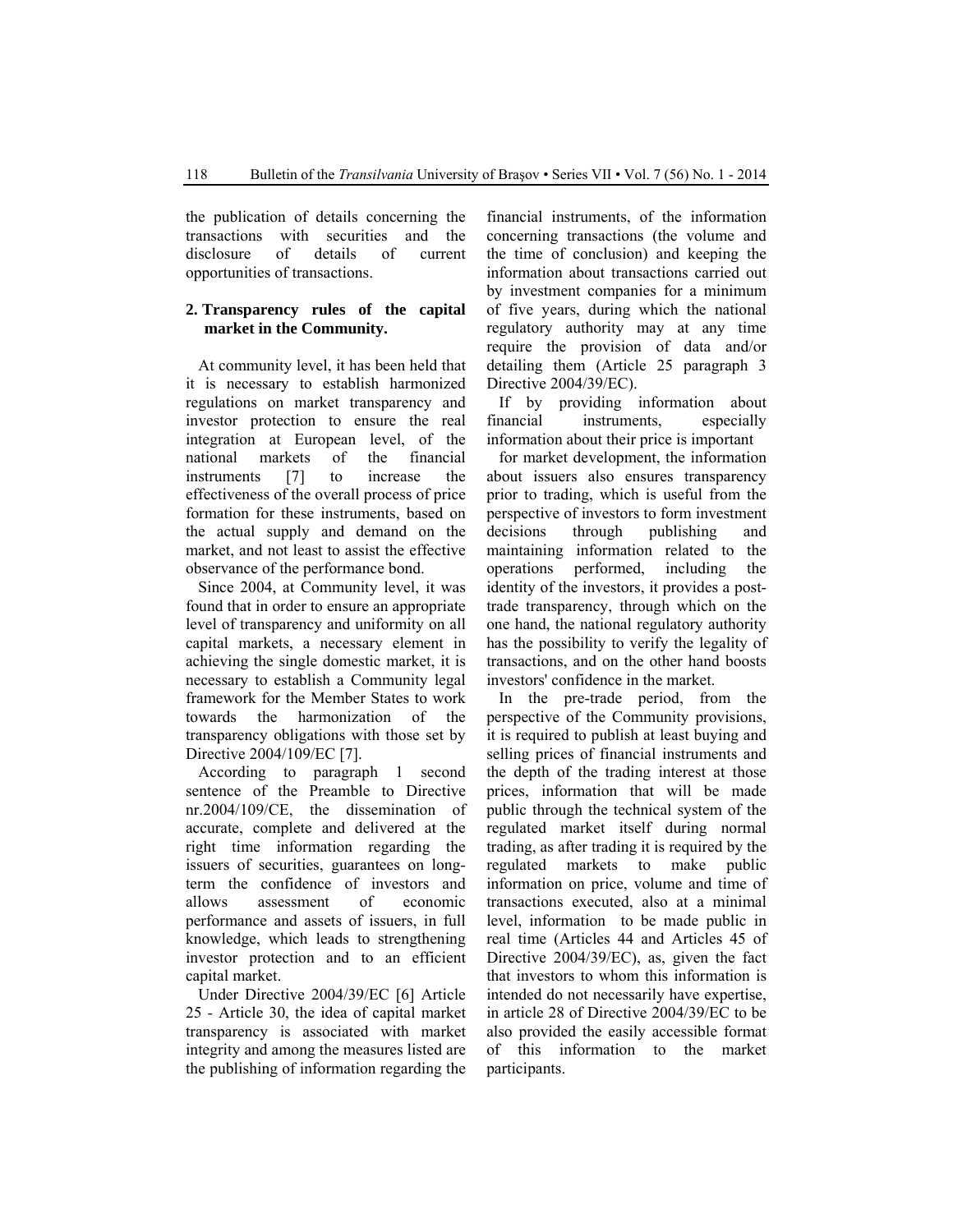The same degree of transparency and integrity must be assured both on the regulated markets and for the multilateral trading systems (MTF).

Also, the Community rules delegate the national regulating and supervision authorities of the domestic capital market, the power to establish effective procedures depending on the specific of the market and the national legislation concerning the access to the information provided by investment companies.

## **3. The transparency of the capital market in Romania provided by Law no.297/2004**

The Romanian legislator taken both measures in the primary regulation (Law no.297/2004 on the capital market) and in the secondary level one (regulations and guidelines adopted by the regulatory and control authority of the capital market, currently the Financial Surveillance Authority (F.S.A.), by taking over and reorganizing the National Securities Commission under Government Emergency Ordinance no.93/2012) concerning capital market transparency, by establishing the obligation of the market participants to provide real information on deadlines, on the financial instruments held and the operations carried out, and by regulating prudential rules (article 22, article 25 Law no.297/2004) and rules of conduct (article 26, article 28 Law no.297/2004).

Thus, the authority of supervision and control of the market, the Financial Surveillance Authority (F.S.A.) previously National Commission of Transferable Securities (NCTS), follows the observance of the regulations on market transparency both in terms of pre-trade information, as well as post-trade by market participants for the legal protection of investors and to ensure the compliance to regulations regarding transactions.

In case the regulatory and control authority observes a non-compliance with the market rules, to ensure transparency for the participants in the transactions, under Art.272 of Law no.297/2004 the contravention liability of the entity concerned is engaged, in which situation the regulator, which according to Art.274 has the competence of official examiner, rules sanctions provided by Art.273 of the law.

Relating to the offenses in the capital market domain, we must specify that they will fall under the contravention regulations laid down by the Government Ordinance no.2/2001, with the difference brought by the Government Emergency Ordinance no.32/2012, art.203 pct.66, on the three-year limitation for the prescription of enforcement and execution of the sanction, a period calculated from the date of committing the offense.

Thus, although the rules of the Government Ordinance Offences no.2/2001 regarding the contraventions establish a special period of limitation of six months, by regulating the general limitation period in case of contravention to three years from the date when the offense was committed, the Romanian legislator answers the general principle of transparency of the capital market, thus increasing the incidence of detection and sanctioning of the deeds that violate the rules on reporting and publicity of information, as well as the prudential rules, set of measures which ensure the transparency of the capital market.

Also in agreement with the sanctioning regime for offenses - Article 5 of the Government Ordinance no.2/2001 - Law no.297/2004 establishes as a special law, the main sanctions in the form of a warning or fine, as the offenders are generally legal entities, as well as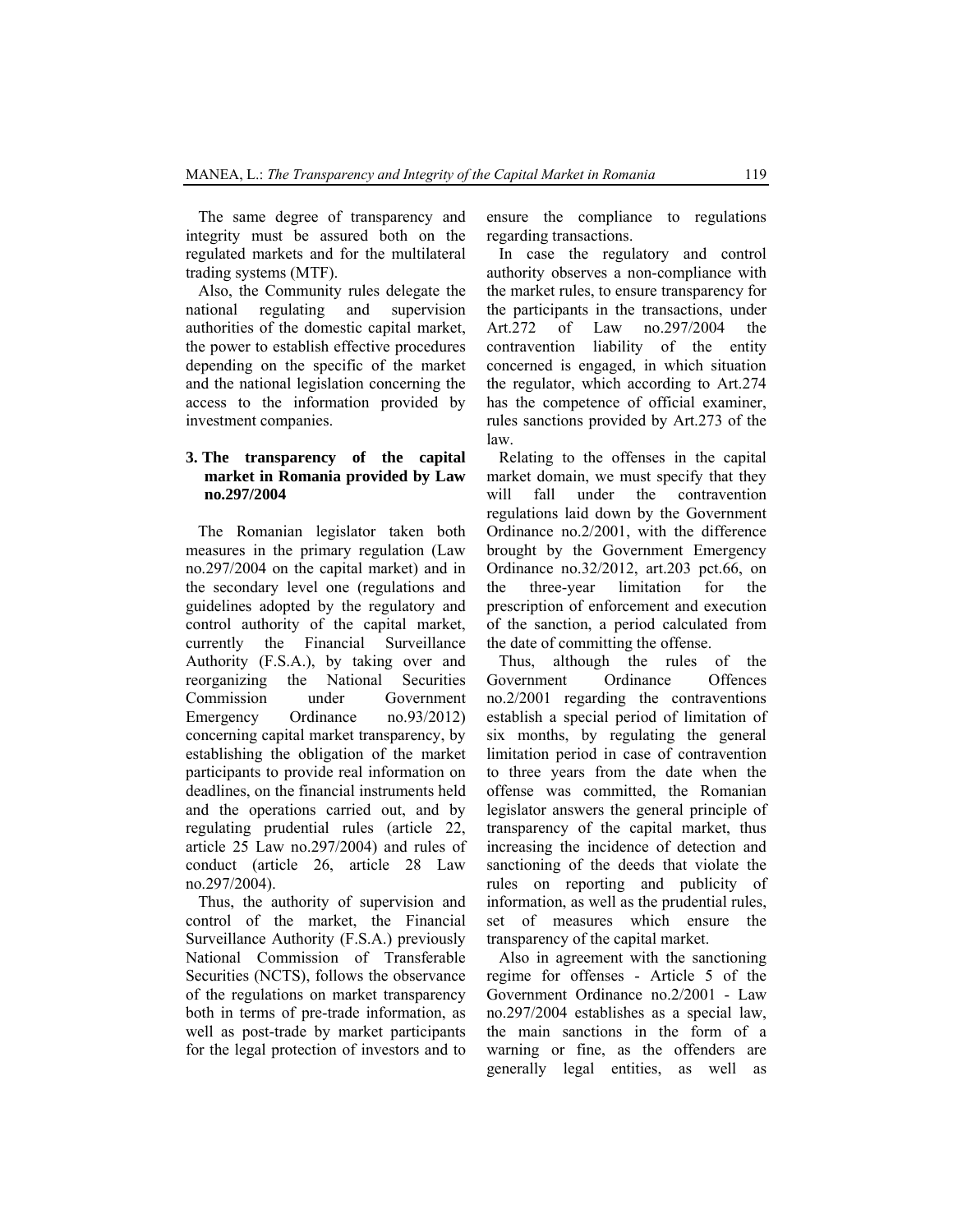additional penalties concerning the withdrawal or suspension of authorization or disqualification to hold a function, to conduct business or to provide a service for which marketing authorization is required.

Although in terms of the impact that the sanctions have on the offender, whose authorization is withdrawn, as an additional penalty to the main one, a fine, the liquidation procedure of the legal entity is implicitly triggered, for the sole activity was the one related to the activity authorized on the capital market, the more serious sanction appears to be the complementary one, but the mainadditional rapport of the sanctions envisages the main object of protection through contravention liability, while the complementary sanction has a preventive role in relation to the incidence of the contravention phenomenon.

From the perspective of individualization and enforcement of administrative sanctions, we point out that for the same offense qualified as contravention in the capital market regime, the regulator may impose sanctions both to the legal entity as a market participant and to individuals acting on behalf or on account of the legal person, performing specific functions in the internal organization of the intermediary/market operator/issuer, according to their individual competence and authorization.

In the recent activity of NCTS, the body in charge of control and sanctioning of offenses, we identify from this point of view the sanctioning measures ordered by NCTS in case of financial investment services company WBS Romania, by adopting Ordinance no.367/01.11.2012 regarding sanctioning WBS Romania SA [13] and Ordinances no.368 - 371 of 01.11.2012 regarding penalizing individuals with leadership positions in SSIF WBS Romania SA and those

entrusted with the evaluation and management of risks at the offender society [13].

According to the definition of regulated market - Article 125 Law no.297/2004 one of the cumulative legal requirements in order to establish the character of regulated market is complying with the reporting and transparency requirements to ensure the investors' protection under this law, as well as the regulations issued by NCTS according to the European legislation.

Likewise, the operator of a regulated market is also subject to compliance with the rules on transparency, so at the time of initial authorization, in order to access the capital market, it is verified by NCTS that the technical specifications of equipment and resources ensure the market transparency, the smooth developing of transactions and investors' protection be met under paragraph 1 of Article 126 in relation to Article 127 of Law no.297/2004 letter d.

Subsequently, throughout the activity of the market operator, provided that the conditions of authorization are supervised by the NCTS, and if conditions are not met or if it is determined that the market operator violates the law, including the rules on publicity and transparency, the obligation under Article 133 paragraph 1 of the law, Article 128 of Law no.297/2004 provides as specific penalty the withdrawal of authorization by the NCTS.

The conditions of reporting requirements and information to be communicated directly to the regulatory administrative authority, respectively to the public are detailed and secondarily regulated by the National Securities Regulation Commission in Order No.2/2006 [10].

Thus, in the pre-trade stage, the general obligation of transparency on a regulated market rests with the market operator and concerns continuously making available to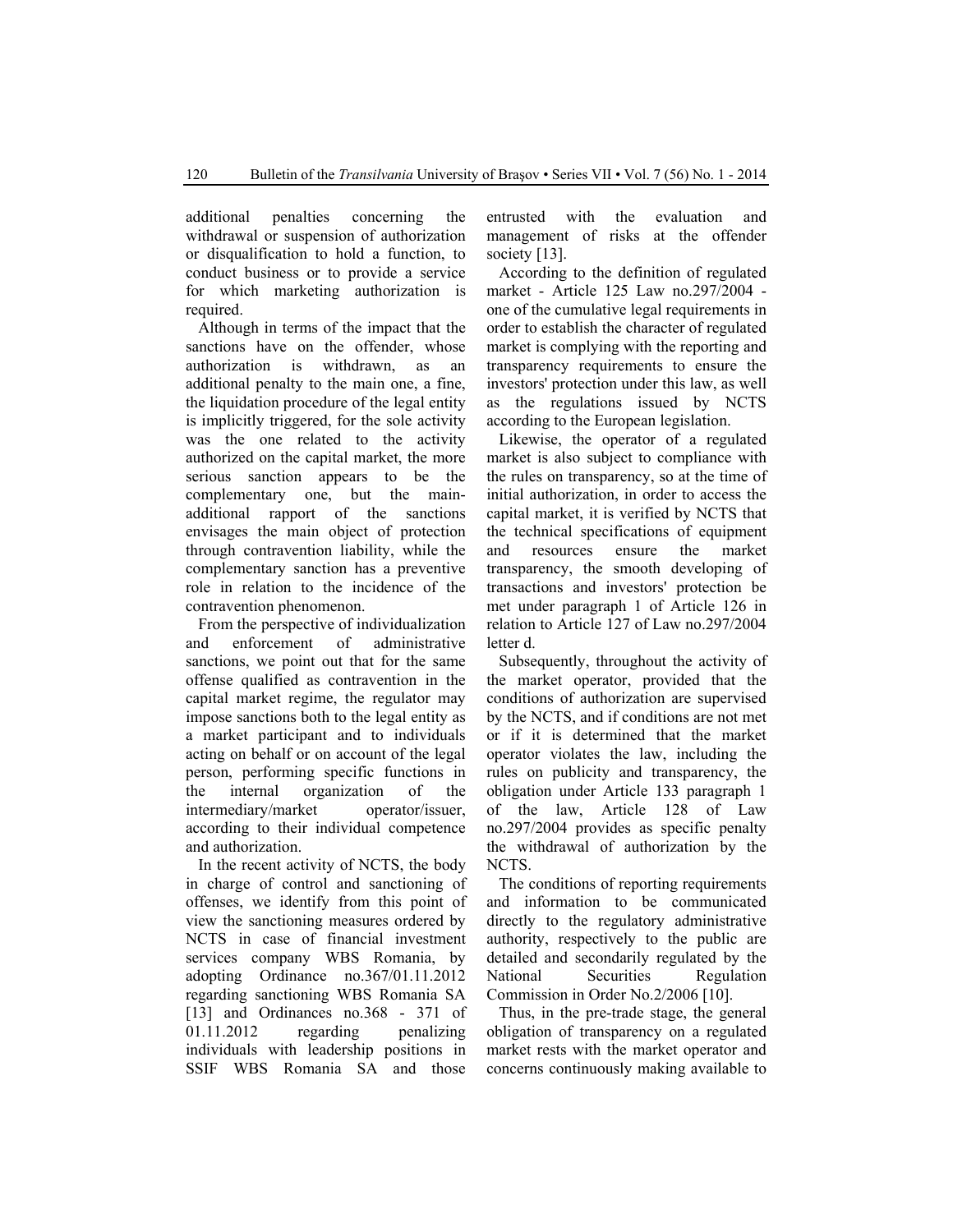the public throughout the normal trading the current prices and current quantities of buying and selling for the financial instruments admitted to trading on the regulated markets managed by it, according to art. 46 related to article 48 of the NCTS Regulation No.2/2006 [10].

The post-trade obligations in order to ensure transparency aim at presenting a true and fair image of the exchange contracts concluded by the end of the trading session, thus creating a still image at market level, the trading volumes, thus permitting the investor to check the execution of its trading order submitted to the respective trading session, while potential investors create the preliminary picture of supply and demand for their future trading shares, positively encouraging them in their decision to invest. [1]

If among the financial instruments traded on a regulated market and the ones on an alternative trading system there are significant differences regarding the economic conditions required for the admission to trading, in relation to the operating requirements of the market and execution of trading orders, we may say that the same legal requirements and conditions for publicity and conduct of market participants are set.

Similarly, the transparency conditions imposed on the regulated market by article 125 of Law no.297/2004, and the alternative trading system (equivalent to the multilateral trading system of the Community rules - MTF), under Article 140 of the law, must ensure sufficient information regarding the orders and transactions concluded in accordance with the minimum standards of transparency.

In case of alternative trading systems, given that their operating rules, including the trading procedures and procedures relating to the information made available to participants and the public before and after trading are set at tertiary level by the system operator, the minimum standard of transparency referred to in Article 140 of the law is the standard set by the regulator in the rules on the supervision and operation of the alternative trading systems, as secondary level rules that are granted to the principles of operation and trading in the law.

Thus we find similarities between the texts of NCTS Regulation No.2/2006, respectively between the provisions of article 44-article 46 and article 53-article 60 for regulated markets, on the one hand, and article 64-article 68 and articles 71 article 73 for alternative trading systems.

Regarding the importance of the regulation of publicity procedures of the information on the rules of functioning of an alternative trading system through its own regulatory rules of the system operator, rules subject to acknowledgement by the administrative authority in order to adopt the establishment of the alternative trading system by NCTS under article 62 and article 64 of the NCTS Regulation No.2/2006, in relation to article 139 and article 140 in Law no.297/2004, we have the example of NCTS Decision no.1507/23.07.2008 on the establishment and administration by SC Stock Exchange Bucharest SA, as the operator of the system, of the alternative trading system Alternative Market-RASDAQ [4], through which, although in article 1 and article 2 the establishment of RASDAQ as an alternative trading system is approved, this approval is given under the precondition of transmitting to NCTS by SC Bucharest Stock Exchange SA of the documents listed in article 3 of the Decision, respectively of the amendments to be made to *the Bucharest Stock Exchange SA as system operator, code comprising the operating rules.*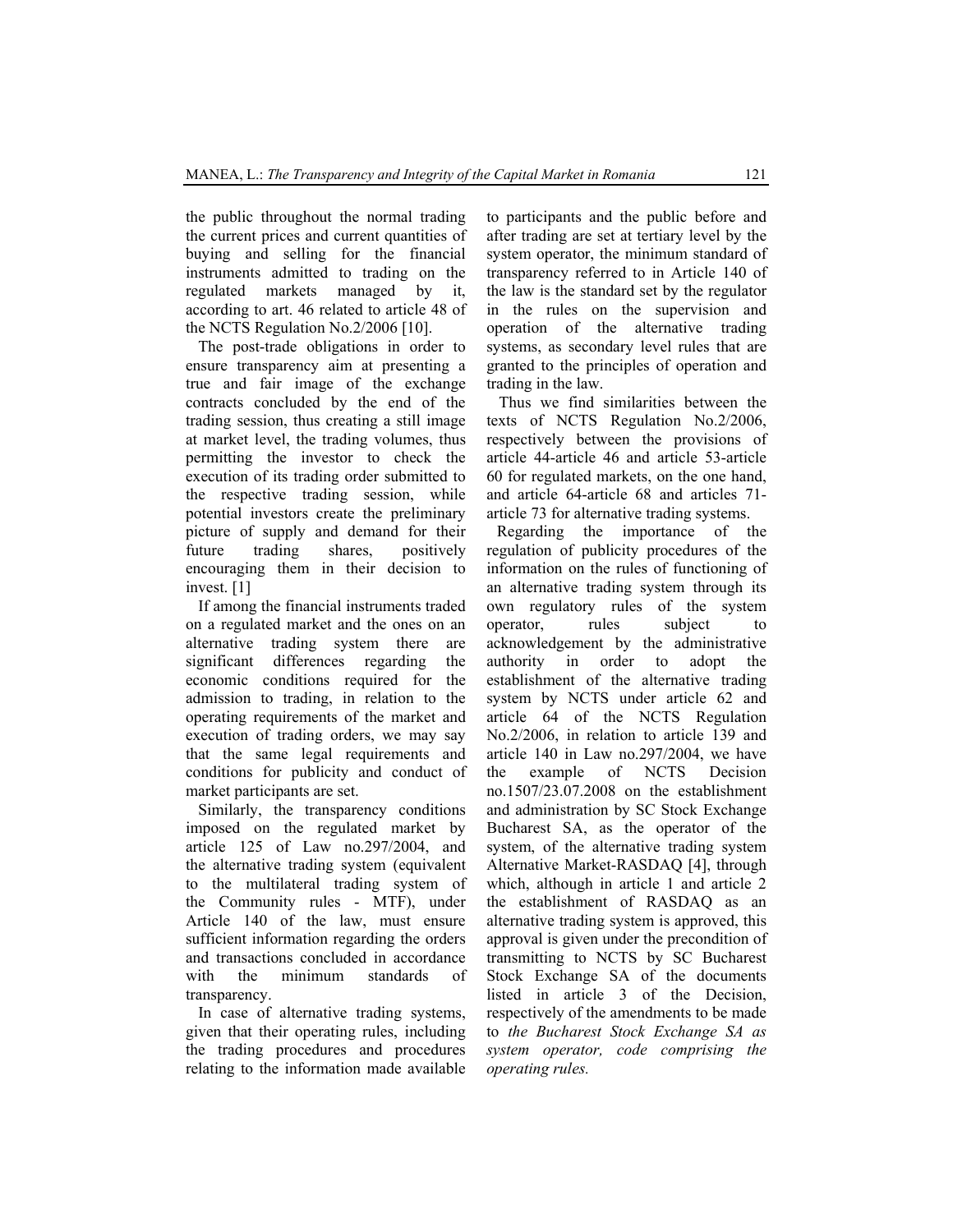As such, because SC Bucharest Stock Exchange SA did not comply with the conditions set by NCTS Decision no.1507/2008 and did not communicate the changes requested, including the required changes of examples of communication means on the progress of transactions, Decision no.1507/2008 did not produce legal effects so the establishment of RASDAQ alternative trading system was not completed in 2008.

Although at the end of 2008, SC Bucharest Stock Exchange SA sued the regulatory administrative authority requiring that the institution be compelled to issue the decision approving the establishment and administration of the alternative trading system of BSE, respectively the authorization of the BSE regulations corresponding to the alternative trading system and of the plaintiff as system operator, considering its application and the code of Bucharest Stock Exchange SA as system operator, grounding the unjustified refusal of settling the request to set up the alternative trading system, both the first trial court, Bucharest Court of Appeal by means of Sentence no.996/10.03.2009 and the court of appeal, the High Court of Cassation and Justice in Decision no.557/04.02.2010, rejected the statement of claim, bearing in mind that in relation to the content of NCTS decision no.1507 of 23 July 2008, the unjustified refusal of the defendant to settle the claim made by the applicant SC Bucharest Stock Exchange SA cannot be considered given the fact that the provisions of art.1 of this decision approve the request made by BSE, it is true, under the condition precedent that has not been fulfilled by the applicant itself.

Subsequently, NCTS Decision no. 534/21.04.2010 regarding the establishment and administration by SC Stock Exchange Bucharest SA, as the operator of the system, of the alternative trading system ATS-RASDAQ [3], the establishment of RASDAQ as the alternative trading system of the BSE has been established and began operating legally as alternative trading system through the approval by NCTS *of the Bucharest Stock Exchange SA Code system operator,* to which amendments were brought compared to the form presented in 2008 and was modified also by the NCTS when submitting the application for approval of the ATS in 2010, so the Annex to Decision no.534/2010, the conditions of transmission and information of the system operator are covered in detail in Section 2, Chapter VIII of Title II and Chapter IX entitled *Pre and post trade transparency* of Title III in the Stock Exchange Code.

Regarding the obligation to ensure the transparency of the central depository's activity on the market, art.153 paragraph 1 of Law no.297/2004 delegates the supervisory and regulatory competences also to the control authority, as for this participant on the capital market, the conditions of authorization and maintaining them during the activity relate to ensuring market transparency and investor safety, in which sense the NCTS may request the depositary to periodically send data, information and documents, may organize inspections at the premises of the central depository and may request that it be provided with all necessary documents, stating the procedures and deadlines for their delivery by the depositary.

With respect to the information held by capital market intermediaries, the companies of financial services, and those held by the organizations of collective investment of securities, as well as the obligations to disclose such information, in accordance with the regulations of Directive no.2004/109 / EC [7], both in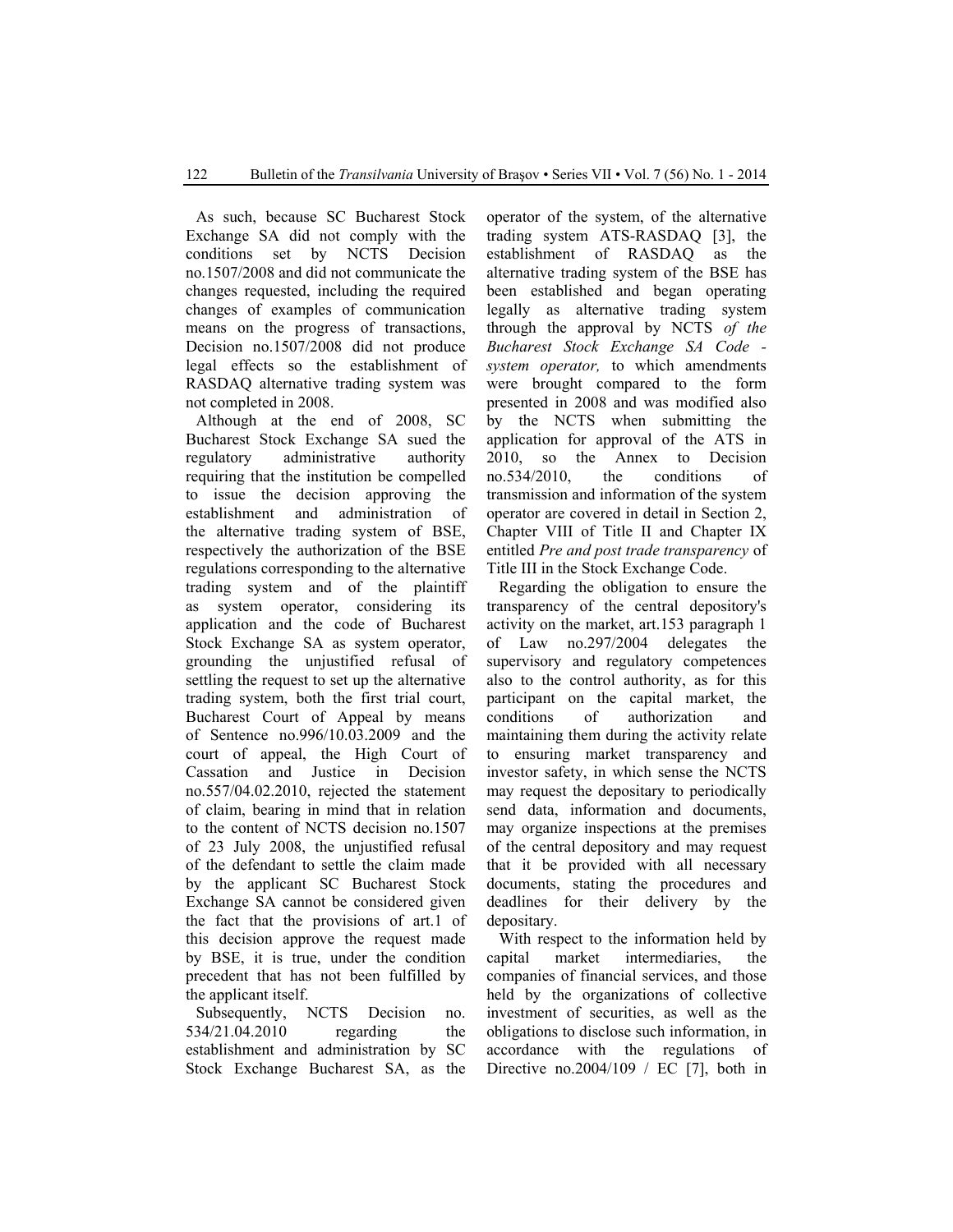NCTS Regulation no.32/2006 [8] and the Government Emergency Ordinance no.32/2012 [9], rules of transparency and integrity are provided, the two notions being used complementarily and the transparency obligations being circumscribed to the market surveillance activity by the administrative authority.

Thus, Chapter VIII (article 148 - article 166) of NCTS Regulation no.32/2006 includes requirements for market transparency, integrity of financial instruments and transaction reporting, as well as rules of criminalizing the fraudulent practices in accordance with the incrimination regulations provided by Art.297 of Law no.297/2004 concerning, among other facts, the incorrect, incomplete or exaggerated information concerning a financial instrument sent to the customer in order to determine him/her to carry out transactions in that financial instrument (Art.163 letter j of NCTS Regulation no.32/2006).

Similar to the obligations of market operators regarding the information on transactions with financial instruments by reporting to Financial Surveillance Authority (FSA), in the past to the NCTS, the companies of financial investment services have the same obligation to report on all transactions with financial instruments which they have carried out either on their own account or on the account of customers, according to art.148 and art. 149 paragraph 2 of Regulation NCTS no.32/2006.

The terms and conditions regarding the reporting of investment companies to the administrative authority, which thus provide, in conditions of transparency, the monitoring of the activity undertaken by these companies on the market.

The information and reports made in the above conditions must be *fair, accurate, clear and adequate so as to provide a complete and in no way misleading*  *information* (Article 127 NCTS Regulation no.32/2006).

The rules of transparency and publicity of the transactions with financial instruments undertaken by the collective investment organisms included in Government Emergency Ordinance no.32/2012 cover both informing through periodical reports on some aspects of collective investment undertakings (UCITS) as well as advertising the prospectus of issuing the collective investment undertaking (Articles 92 and 93 of Government Ordinance no.32/2012).

A special type of information that must be brought to the investors' notice under the influence of the principle regarding transparency on securities and market transactions is key information for investors, whose legal status is regulated primarily by Ordinance no.32/2012 art. 98. Investment societies which self-manage as well as investment management companies shall prepare and provide key information to investors in the pre-contractual stage for each UCITS managed. The statutory phrase "key information" refers to the appropriate information on the essential characteristics of the UCITS such as:

a) identification of the UCITS;

- b) a brief description of the investment objectives and investment policy;
- c) past performance presentation or, where appropriate, previsions regarding the results;
- d) costs and expenses; and
- e) risk profile / return on investment, including appropriate recommendations and warnings on the risks associated with investments in the UCITS concerned.

This information which is to be provided to investors must help the investors so that they are able to understand the nature and risks of UCITS and, therefore, to take investment decisions on an informed basis.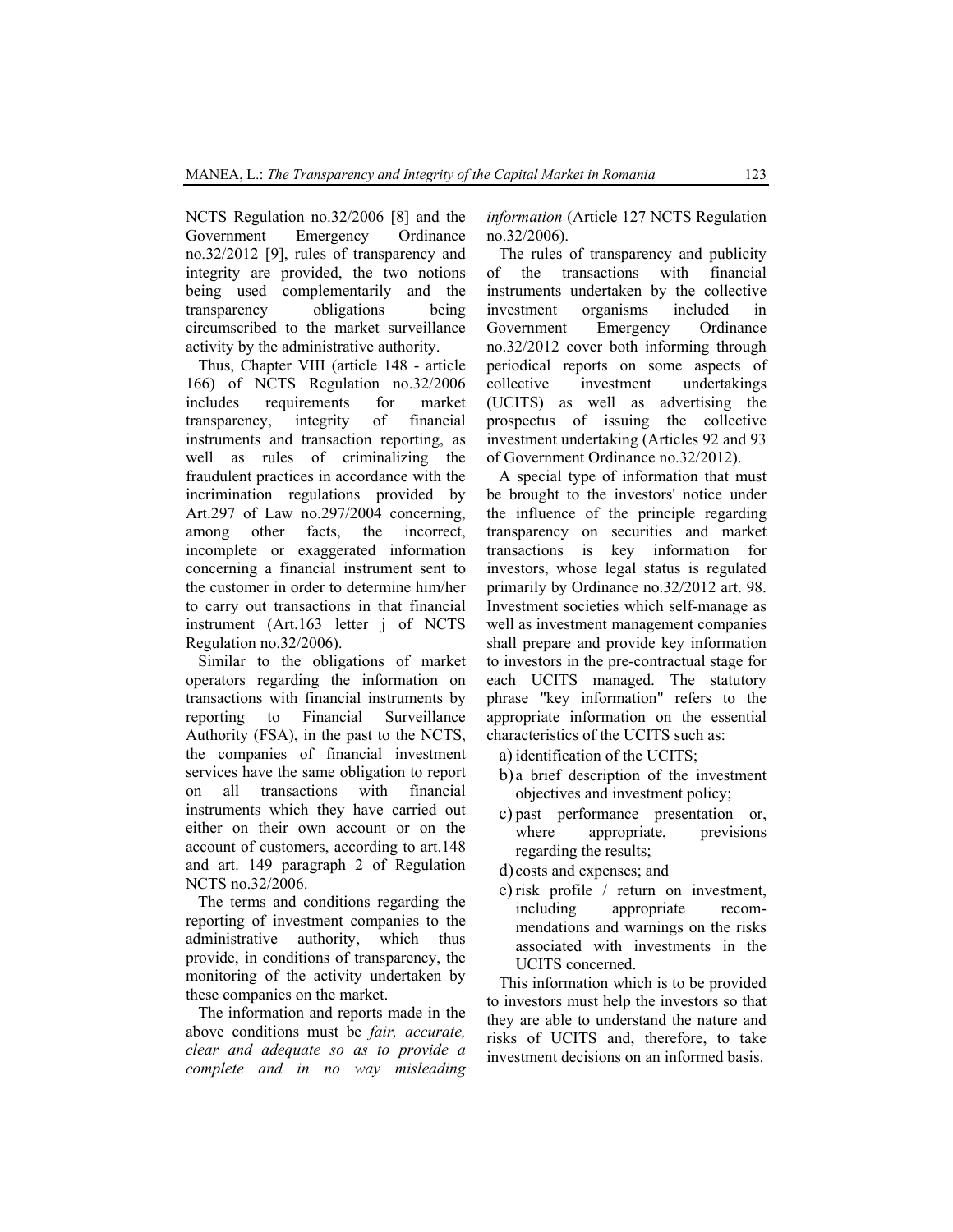Even if securities issuers do not participate in market transactions and the functioning of their own business, according to the object of activity in the Statute, is not subject to approval or supervision of the administrative authority, among their legal obligations in relation to the securities they issue are also the obligations related to reporting and informing the market investors and potential investors, in order to ensure an equal treatment of investors concerning their securities they issue for trading.

These reporting obligations are subject to the rules of the capital market (art. 224 art.243 Chapter V - The transparency of the issuers in Law no.297/2004) and are different from the obligations to inform and report to the shareholders of the issuing companies, obligations laid down by the regulations of corporate law (in this respect we iterate the provisions of article 111, Article 140 or Article 185 of Law No.31/1990, law firms republished).

Given the fact that some investors may already have the quality of shareholders in a company issuing securities admitted to trading, in which quality they have access to information about the issuing company by attending shareholder meetings, it would put them in a privileged position in relation to potential investors, given that at the time of listing they were not shareholders.

However, trading of issued securities may mean, in case of stock companies, the acquisition, loss or enhancing of shareholder position in the society and the rights associated.

To eliminate these inequalities between investors and to ensure equal treatment, Law no.297/2004 starting from reaffirming the equal rights given by a financial instrument to all its owners, from the equality among shareholders (Law No.297/2004, article 224 paragraph 2) guarantees the access to information to all

participants-investors (article 224 paragraph 5-8 of the Law) [1].

 In order to properly inform investors of securities issued for trading, by virtue of the market transparency principle, the compulsory reporting requirements for entities issuing securities are strictly regulated at primary level by law no.297/2004, concerning limits on publicity, recipients and content of reporting, but also at secondary level through the adoption of NCTS Regulation No.1/2006 [12].

Based on the information that must be reported to the public, without delay, within 48 hours of any new events occurring in the issuer's activity, which was not made known and which can lead to changes in share price due to the effect these events have on the economic and financial situation of the issuer or on his/her whole activity, according to article 224 paragraph 5 of Law no.297/2004, information whose importance the legislature appreciates considering the influence they can have on the price of securities without detailing other features of such information, there are special reports regulated depending on the nature of privileged information, which are subject to reporting under article 226, paragraph 1 of Law no.297/2004 and article 113 letter A in the NCTS Regulation No.1/2006 (which contains an illustrative enumeration of such information without being exhaustive), or reports of legal documents concluded by the issuing company with directors, employees, controlling shareholders and people involved with them, whose cumulative value is at least equivalent in RON to EUR 50,000, all these reports must be addressed to the public, but also to the administrative authority regulating the market.

Depending on the regularity of reports, Articles 227 of Law no.297/2004 regulates the periodic (quarterly, half-yearly or yearly) reports to be made by the issuers of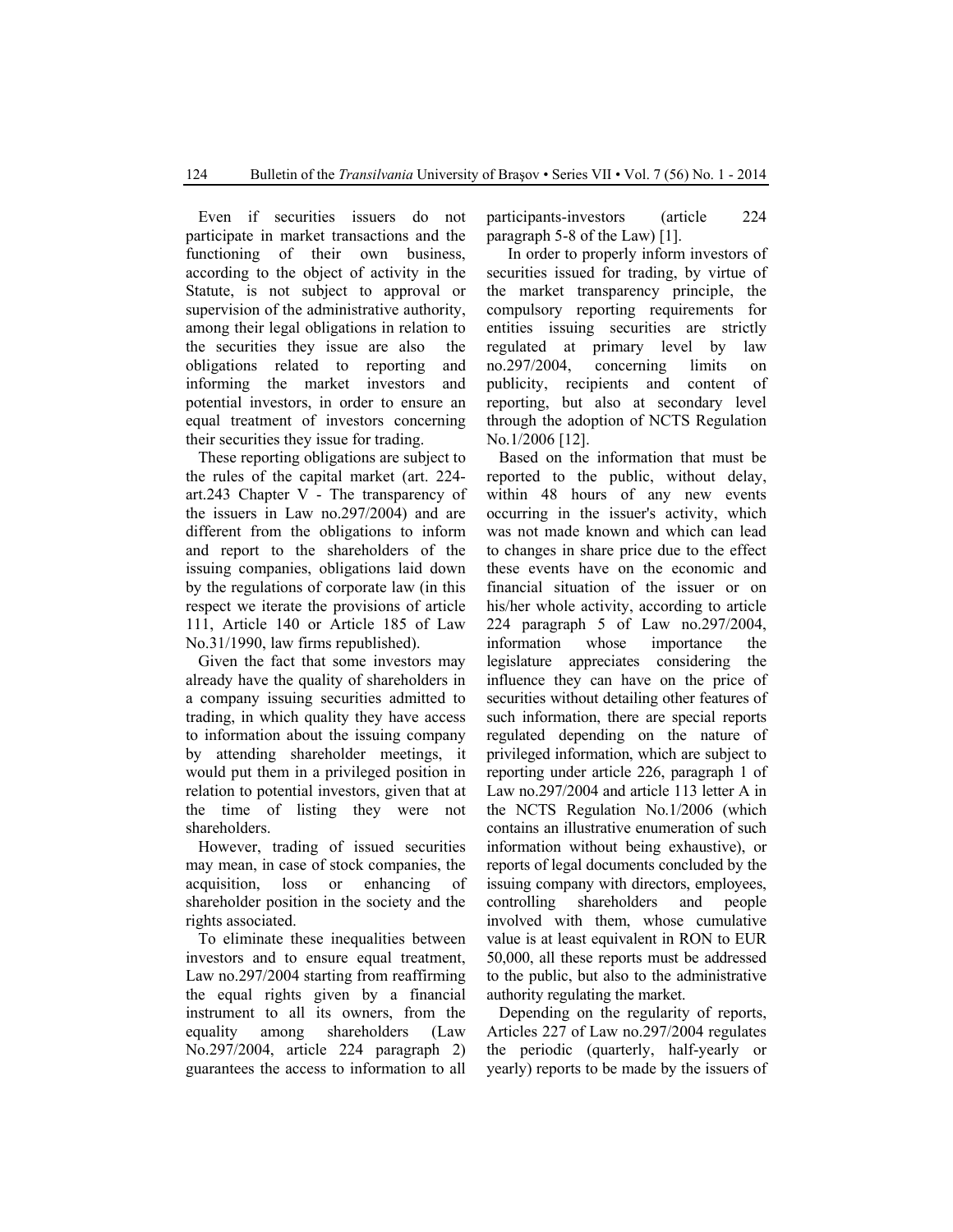securities and made available to the administrative authority in order to ensure market surveillance and control, to the public, in order to form the investment decision in securities to be traded, but also to the market operator, as on the basis of this information, the market operator must also complete their reports with the information provided such as, for example, imperative legal obligations.

Depending on the information reported to the administrative authority in connection with securities, but also on the completeness or incompleteness of reporting, in order to ensure investor protection and market integrity on which securities are traded, the National Securities Commission may:

> **a)** require the issuer to provide all information that could affect the valuation of securities;

> **b)** suspend or require the market operator to suspend trading of securities if the issuer believes that the situation is such that trading would be detrimental to investors;

> **c)** take all measures to ensure that the public is properly informed through verification of the issuer's documents through their own structures;

> **d)** in the worst case, to decide that the securities admitted to trading on a regulated market to be withdrawn from trading provided it considers that, due to special circumstances, it can no longer maintain the integrity of the market for those securities.

Thus, the measures taken by the supervisory and control authority of the capital market are based on information provided by issuers, which is received under the benefit of their authenticity and accuracy with the issue in fact and law, of their presumption to confirm the issuer's will, such that in case the issuers' information and reporting are not real, accurate or complete, the consequences of the measures ruled are directly supported by issuers.

Regarding the fact that the regulator will take measures according to the information received from the issuers of securities, taking into account the presumption of conformity of the information with the issue in fact and law of the legal entity that supplied the information, according to Article 127 NCTS Regulation no. 32/2006, we iterate the case of a joint stock company which, communicating NCTS, under Article 234, paragraph 1 letter d of Law no.297/2004, a decision of the general meeting of shareholders of 09.09.2004 on the withdrawal from trading of their securities, obtains the withdrawal from trading of its own shares in RASDAQ system and the deregistration of securities from the NCTS inventory through Decision no.2234/23.08.2006 (published in NCTS Bulletin no.34/2006), although at the date of filing the application at NCTS, that decision of the general meeting had been cancelled by the Bucharest Court through Civil Sentence no. 724 of 10 February 2005 which remained irrevocable through the commercial decision of Bucharest Court of Appeal no. 705 of 28 October 2005.

Although the situation by right of this decision of the Company Shareholders General Assembly was different from that presented to the NCTS in the application, given that the information was not true, complete and correctly notified to the authority, the NCTS Decision being issued and entered into civil circulation has been dismissed and the appeal formulated later by the issuing company against Decision no.2234/2006, so the only legal solution to reinstate the issuing company on a trading position on the RASDAQ market was issuing an action for the annulment of the NCTS decision no.2234/2006 by the administrative court under article 1, paragraph 6 and Article 18 of Law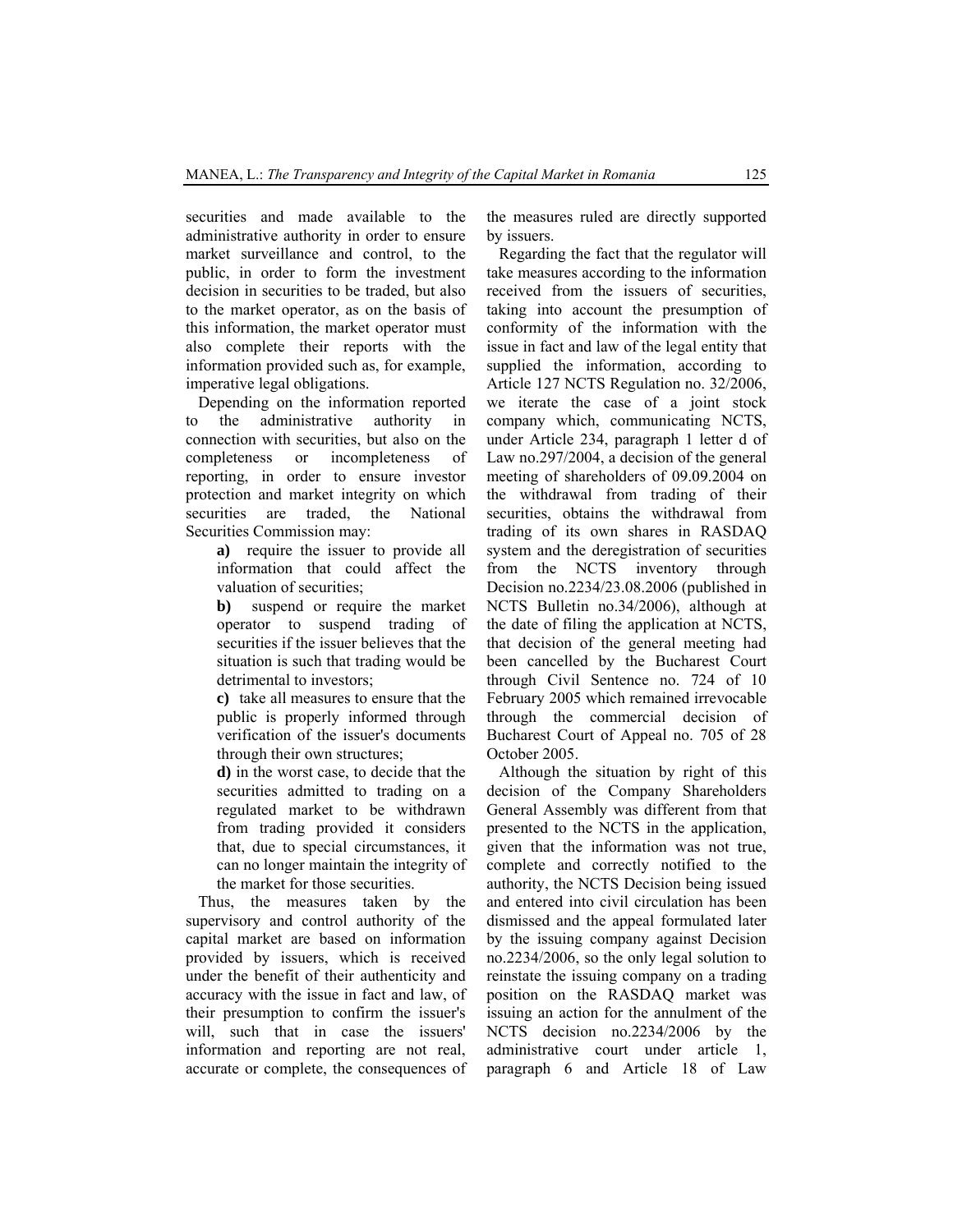no.554/2004, by promoting administrative action by the aforementioned issuer, through the sentence of the Bucharest Court of Appeal no.1150/02.05.2007 [14].

#### **4. Conclusions**

Having in view the fact that the investment decision involves identifying viable and timely measures of capitalization, after the investor gained confidence in the capital market and trading system, it is obvious that the best decision can be taken knowing and analyzing all economic and legal aspects regarding securities subject to the transaction, the financial situation of the issuer of securities, regarding the economic and market history of the issuer and, implicitly, the securities.

The most important consequence of the right to information respected by the issuers is the development of issuers and their financial instruments' attractiveness to investors and the capitalization, of the companies, from where increased liquidity of those shares admitted to trading results.

And this information is available to public investors only if market participants fulfil their obligations of publicity and of reporting their own information.

Between the degree of reality, fairness and complexity of public reporting regarding securities, the situation of market participants and of issuers and the volume of transactions, through which we can measure the transparency of a localized market, but also of the national system, and investor confidence and stimulation of investment capitalization on the market, there is a directly proportional relationship, because on the one hand, a high level of information provides accurate and economically viable decisions, implicitly bringing benefits to investors, increasing their confidence in that market, on the other hand investors' security that at any time they can find accurate, true and complete information relaxes suspicion and increases confidence that their trading orders are properly accomplished, having the expected result.

Market surveillance is the main attribute of the regulatory administrative authority, in Romania's case it's today's Financial Regulator, for by means of this function, market transparency is ensured and by virtue of it the obligations to provide information and publicity are being covered.

 In this respect, we agree with Professor Gheorghe Piperea [2] according to whom trading markets, covering the unindividualized investor, the mass of potential investors, through market operators they become entities asked to implement and to guarantee access mechanisms to ensure the non-discriminatory access to the market and an equal treatment of participants, for which the minimum limits of reporting and public information set at EU and national level, have jurisdiction to determine its own procedures and reporting and publicity measures to ensure the transparency of transactions depending on the specific market.

To ensure the protection of securities and trading markets, the legal rules contain a set of provisions to guarantee market transparency, the equal treatment of participants, guaranteeing the integrity of market operations and investors' protection, as a positive normative dimension, in conjunction with the laws that define and criminalize practices and mechanisms of market manipulation, which facilitate the creation of illicit trading benefits to certain categories of investors through the violation of conduct rules and measures to ensure the integrity of the market, accounting for the negative normative dimension in terms of the prohibitions set to be observed by market participants.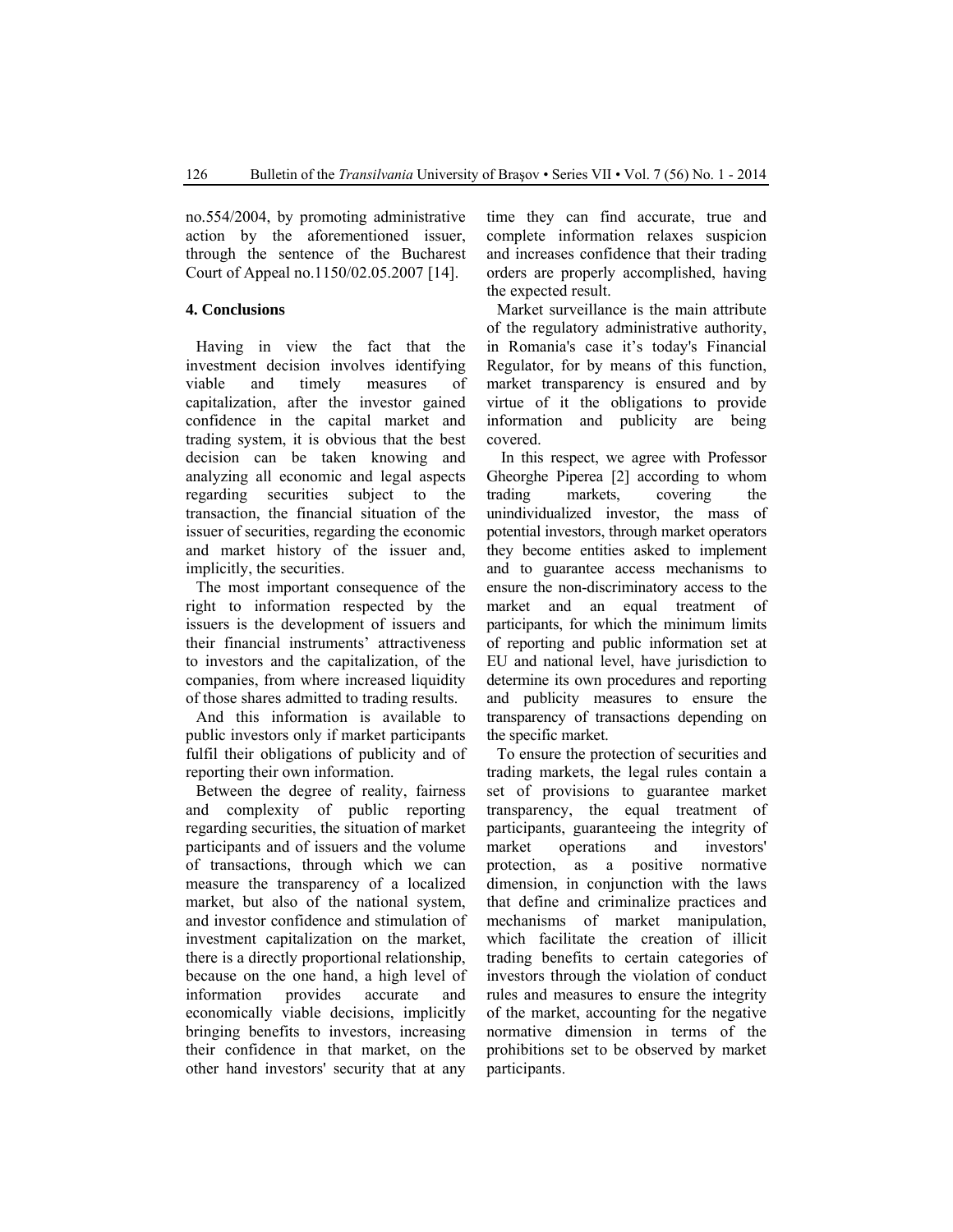Capital Market transparency is a *sine qua non* condition for the operation of any regulated market, given that market transparency is a necessity to ensure the equality of all capital market participants, and thus the primary means of protecting investors [2].

#### **References**

- 1. Gheorghe, C.: *Dreptul pieţei de capital* (*Capital market law).* Bucharest. CH Beck Publishing House, 2009.
- 2. Piperea, Ghe.: *Societăţi comerciale, piaţa de capital, aquis comunitar (Companies, Capital market, community acquis*). Bucharest. All Beck Publishing House, 2005.
- 3. *\*\*\*Decision of National Commission of Transferable Securities no. 534/21.04.2010 regarding the establishment and administration by SC Stock Exchange Bucharest SA, as the operator of the system, the alternative trading system ATS RASDAQ*. Published in the National Commission of Transferable Securities Bulletin no.18/2010, available at http:// www.cnvmr.ro/pdf/buletinI/Buletin-16-2010.pdf. Accessed: February

2014. 4. \*\*\* *Decision of National Commission of* 

- *Transferable Securities no.1507/ 23.07.2008 on the establishment and administration by SC Stock Exchange Bucharest SA, as the operator of the system, of the alternative trading system Alternative Market-RASDAQ*, published in the National Commission of Transferable Securities Bulletin no.28/2008 available at http://www.cnvmr.ro/buletin/buletine.h tml. Accessed: February 2014.
- 5. \*\*\* *Directive 2003/6 of 28 January 2003 on the abusive usage of confidential information and market manipulation (market abuse*),

published in Official Journal No. 96 of 12.04.2003.

- 6. \*\*\* *Directive 2004/39 of 21 April 2004 on financial instruments' markets, amending the Council Directives 85/611/EEC and 93/6/EEC and Directive 2000/12/EC and repealing Directive 93/22/EEC*. Published in the Official Journal No.145 of 30.04.2004.
- 7. \*\*\* *Directive 2004/109/EC of 15 December 2004 on the harmonization of transparency requirements in relation to the information about issuers whose securities are admitted to trading on a regulated market and amending Directive 2001/34/EC*. Published in Official Journal No. 390 of 31.12.2004.
- 8. \*\*\* *Directive 2013/50/UE of 22 October 2013 amending Directive 2004/109/EC, Directive 2003/71/EC on the prospectus to be published when securities are offered to the public or admitted to trading and Directive 2007/14/EC laying down detailed rules for implementing certain provisions of Directive 2004/109/EC*. Published in the Official Journal no.294 of 06.11.2013.
- 9. \*\*\* *Government Emergency Ordinance no.32/2012 on undertakings for collective investment in transferable securities and investment management firms, as well as amending and supplementing Law. no. 297/2004 regarding the capital market*. Published in the Official Gazette no.435/30.06.2012.
- 10. \*\*\* *National Commission of Transferable Securities Regulation No. 2 of 09.02.2006 on regulated markets and alternative trading systems*. Published in the Official Gazette no.228/14.03.2006.
- 11. \*\*\* *National Commission of Transferable Securities Regulation No. 32 21.12. 2006 on financial investment*